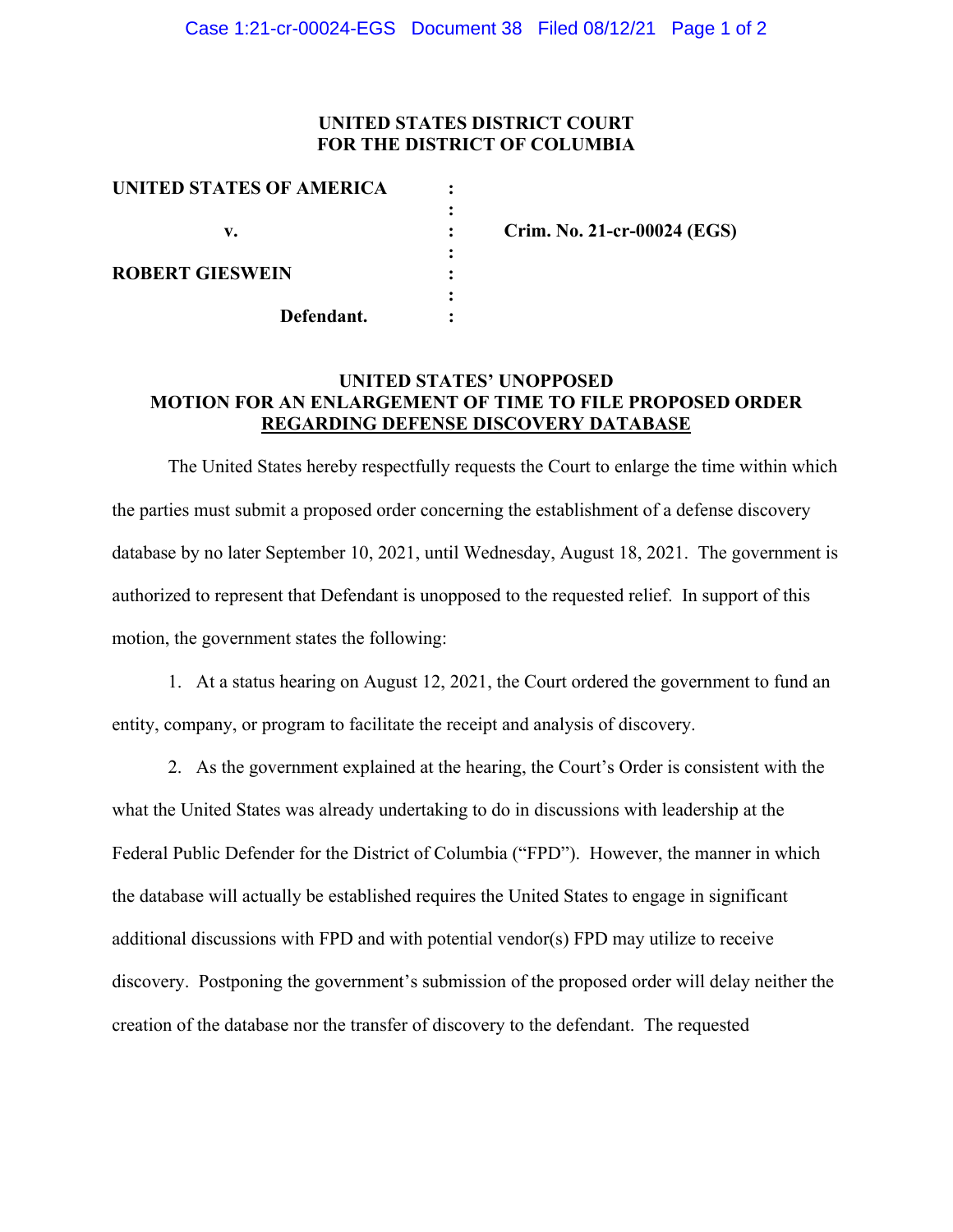#### Case 1:21-cr-00024-EGS Document 38 Filed 08/12/21 Page 2 of 2

postponement would, however, afford the government the opportunity to propose and execute a better more carefully constructed solution.

3. The government understands that FPD leadership consulted with defense counsel in this case and that defense counsel has consented to the requested enlargement of time to file the proposed order. To be clear, the United States is not requesting an extension of the time within which to fulfill the Court's Order.

Respectfully submitted,

CHANNING D. PHILLIPS Acting United States Attorney DC Bar No. 415793

By: /s/ *Emily A. Miller* EMILY A. MILLER Capitol Breach Discovery Coordinator DC Bar No. 462077 555 Fourth Street, N.W., Room 5826 Washington, DC 20530 Emily.Miller2@usdoj.gov (202) 252-6988

By: /s/ *Erik M. Kenerson* ERIK M. KENERSON Assistant United States Attorney OH Bar No. 82960 555 Fourth Street, N.W., Room 11-909 Washington, DC 20530 Erik.Kenerson@usdoj.gov (202) 252-7201